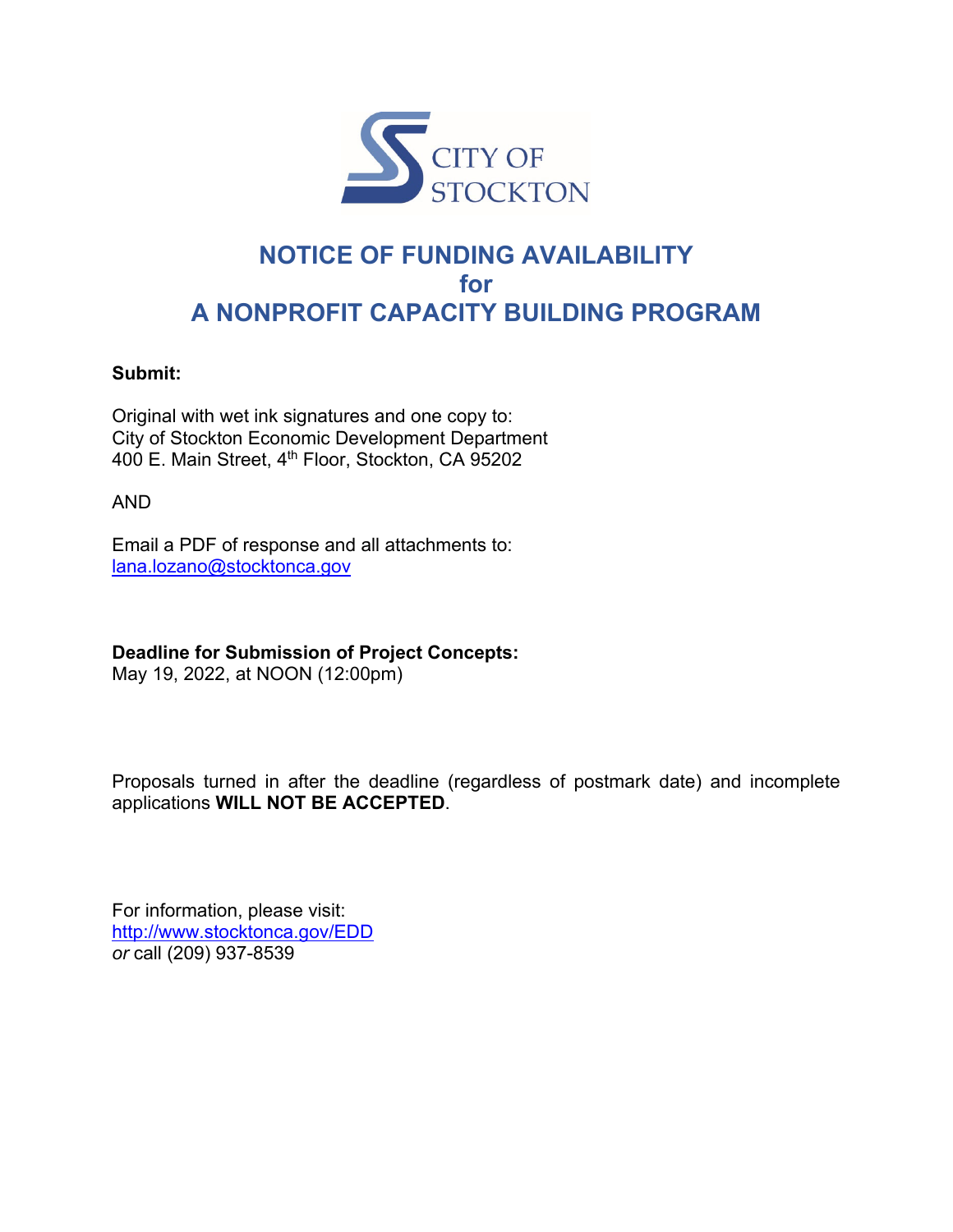# **Contents**

| 1. |    |
|----|----|
| 2. |    |
|    |    |
|    |    |
|    |    |
| 3. |    |
|    |    |
| 4. |    |
|    |    |
|    |    |
|    |    |
|    |    |
|    |    |
|    |    |
| 5. |    |
|    |    |
|    |    |
|    |    |
| 6. |    |
|    |    |
|    |    |
|    |    |
|    |    |
| 7. | 12 |
|    |    |
|    |    |
|    |    |
|    |    |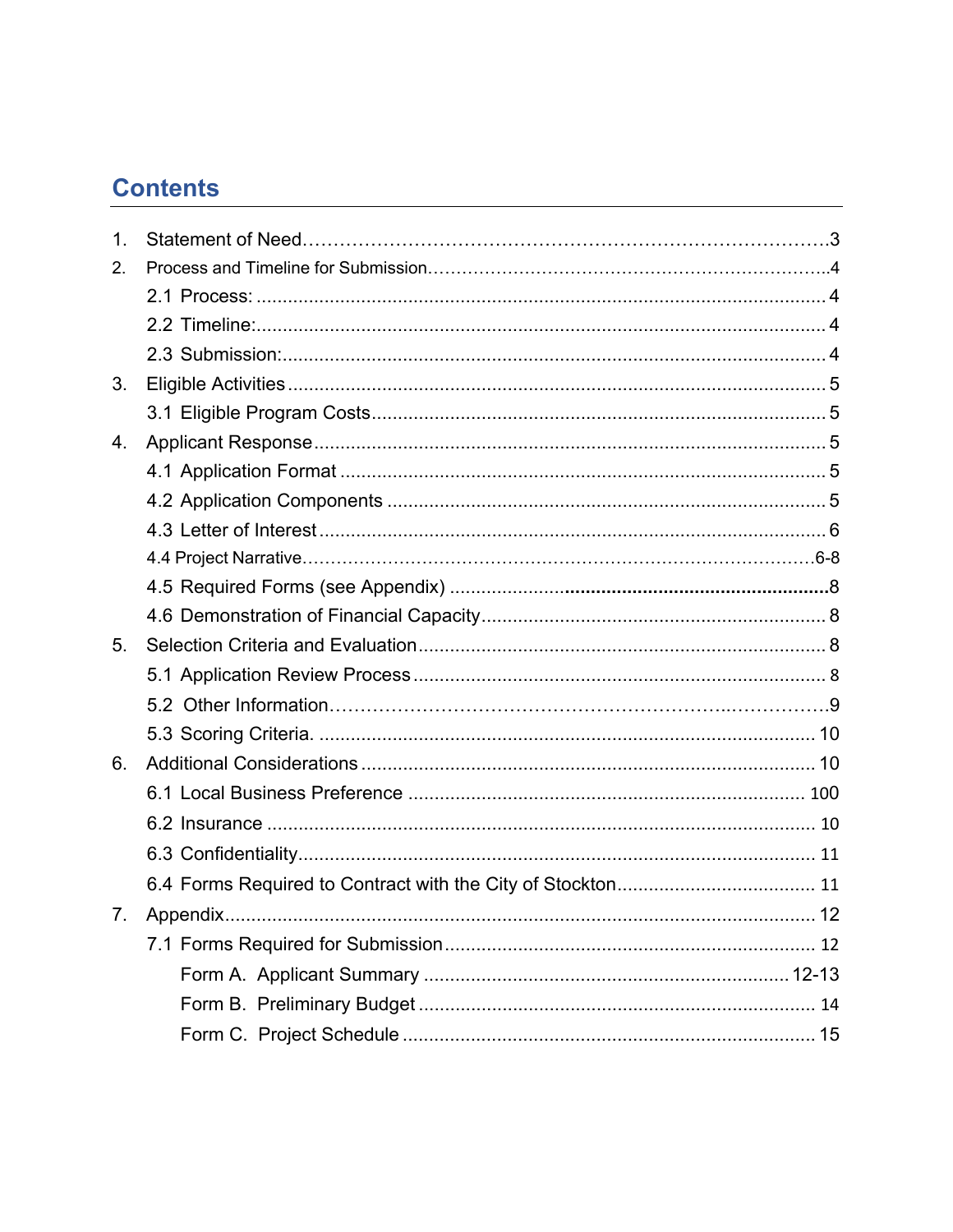## **1. Statement of Need**

The City of Stockton (the City) is soliciting proposals from organizations that can build capacity in the network of local nonprofits. This packet includes the application form to request financial assistance for this type of project. All proposals must utilize this application to be considered for funding.

During the pandemic the City of Stockton was able to partner with nonprofits that had the ability to rapidly increase capacity, respond to needs, be creative, problem solve and be nimble. In an effort to be better prepared to address future crisis and current community need the City will financially support an umbrella organization that can build additional capacity within the City of Stockton nonprofit community.

The recently published *2021 Economic Impact of San Joaquin County's Nonprofits* reported 2,585 nonprofits in the County. More than 70% had an annual revenue of less than \$50,000. The overall impact is substantial, however, there is significant room to grow. The City has a vested interest in supporting the development of the network of nonprofits that serve a diverse group of needs. Nonprofits add to the quality of life, cultivate and activate an army of volunteers, serve hard-to-reach populations and contribute to the economic health of the overall community.

Capacity building is the process of increasing a nonprofit's ability to fulfill its mission. It is a process that develops and strengthens the skills, instincts, abilities, processes and resources that organizations and communities need to survive, adapt, and thrive in a fast-changing world.

Proposals should contemplate a "one-stop shop" approach so that nonprofits have tools to evaluate their strengths and weaknesses and gain the necessary knowledge to sustain and grow the impact they have on Stockton.

Common approaches to building capacity include:

- Board and staff development activities and training
- Needs assessment
- Asset and Resource review
- Strategic planning
- Donor relations and fundraising best practices
- Marketing and communications
- Board governance
- Financial and human resource basics
- Program performance management
- Volunteer development
- Legal and risk assessment

The grant is funded through the American Rescue Plan Act. Although exact funding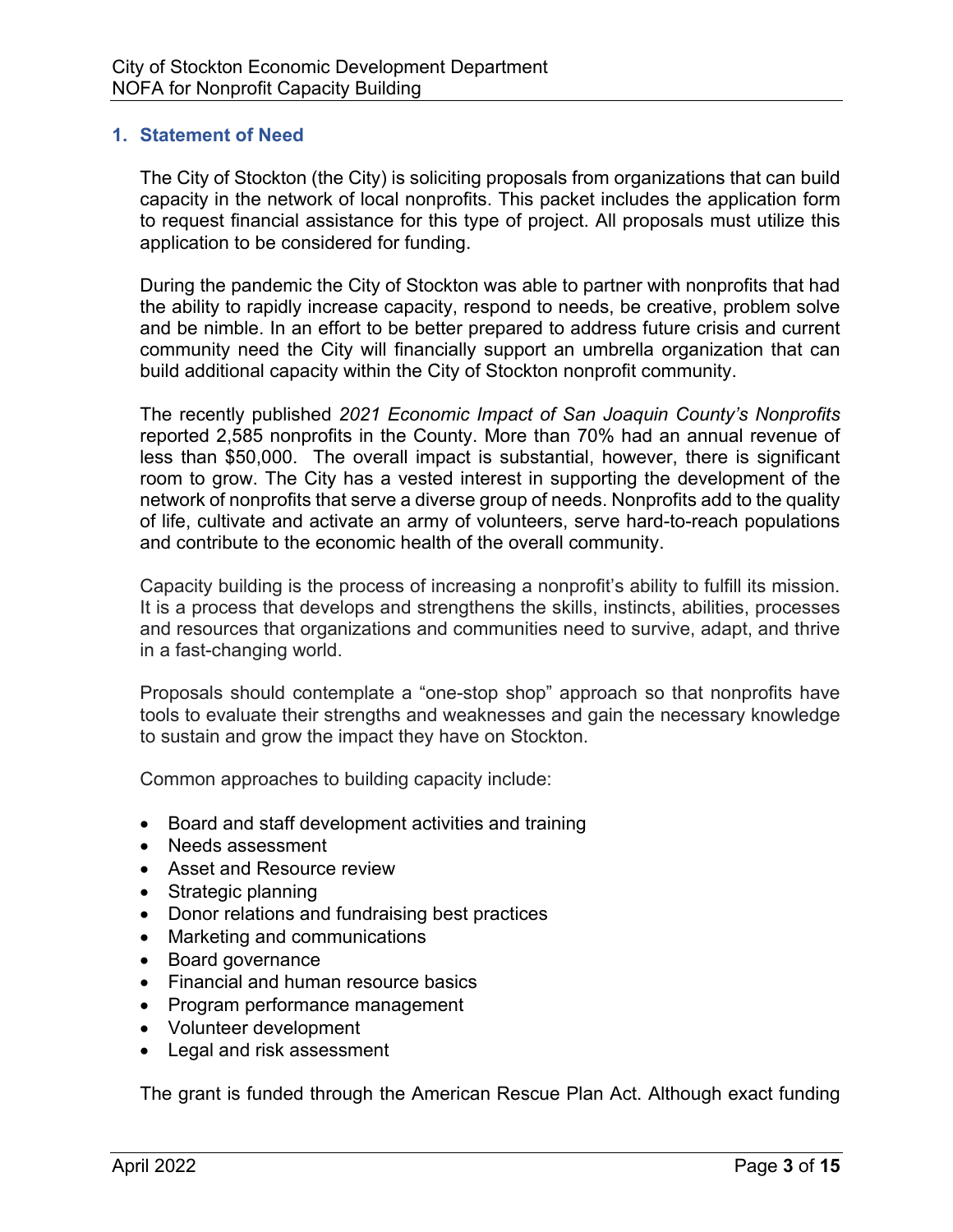may vary**, a maximum of \$765,000** has been allocated for this project. The desire is to award the full amount available to one organization for approximately three years, however, the City reserves the right to award multiple grants. The goal is to provide the necessary resources for the program to become self-sustaining.

## **2. Process and Timeline for Submission**

#### **2.1 Process:**

As part of the American Rescue Plan Act (ARPA) of 2021, the City anticipates receiving approximately \$78 million in additional funding to address local needs generated by the COVID- 19 pandemic. The City has apportioned up to \$8.8 million for small business support and economic recovery. Since funds will be received directly from the U.S. Treasury, the City is seeking experienced individuals or organizations to assist nonprofits in recovering from the pandemic and strengthening the ability to respond in crisis.

The City is soliciting proposals and will identify proposals suitable to the City through a review process. Grant will be awarded to the proponent best able to meet the need.

#### **2.2 Timeline:**

| I NOFA Release Date  | April 28, 2022                   |  |
|----------------------|----------------------------------|--|
| NOFA Due Date & Time | May 19, 2022, at Noon (12:00 pm) |  |
| City Interviews      | TBD, if required                 |  |

#### **2.3 Submission:**

| NOFA Submittal:         | Attn: Lana Lozano, Program Manager        |
|-------------------------|-------------------------------------------|
|                         | <b>Economic Development Department</b>    |
| <b>Delivery Address</b> | 400 E. Main Street, 4 <sup>th</sup> Floor |
| and                     | Stockton, CA 9202                         |
| <b>Electronic Mail</b>  |                                           |
|                         | lana.lozano@stocktonca.gov                |
|                         |                                           |

To be considered for funding, all sections of this application, including attachments and exhibits, must be complete and accurate. Deliver one original and one copy of the proposal to the Economic Development Department by the stated due date. E-mail an electronic copy (PDF preferred) of all submission documents to lana.lozano@stockonca.gov.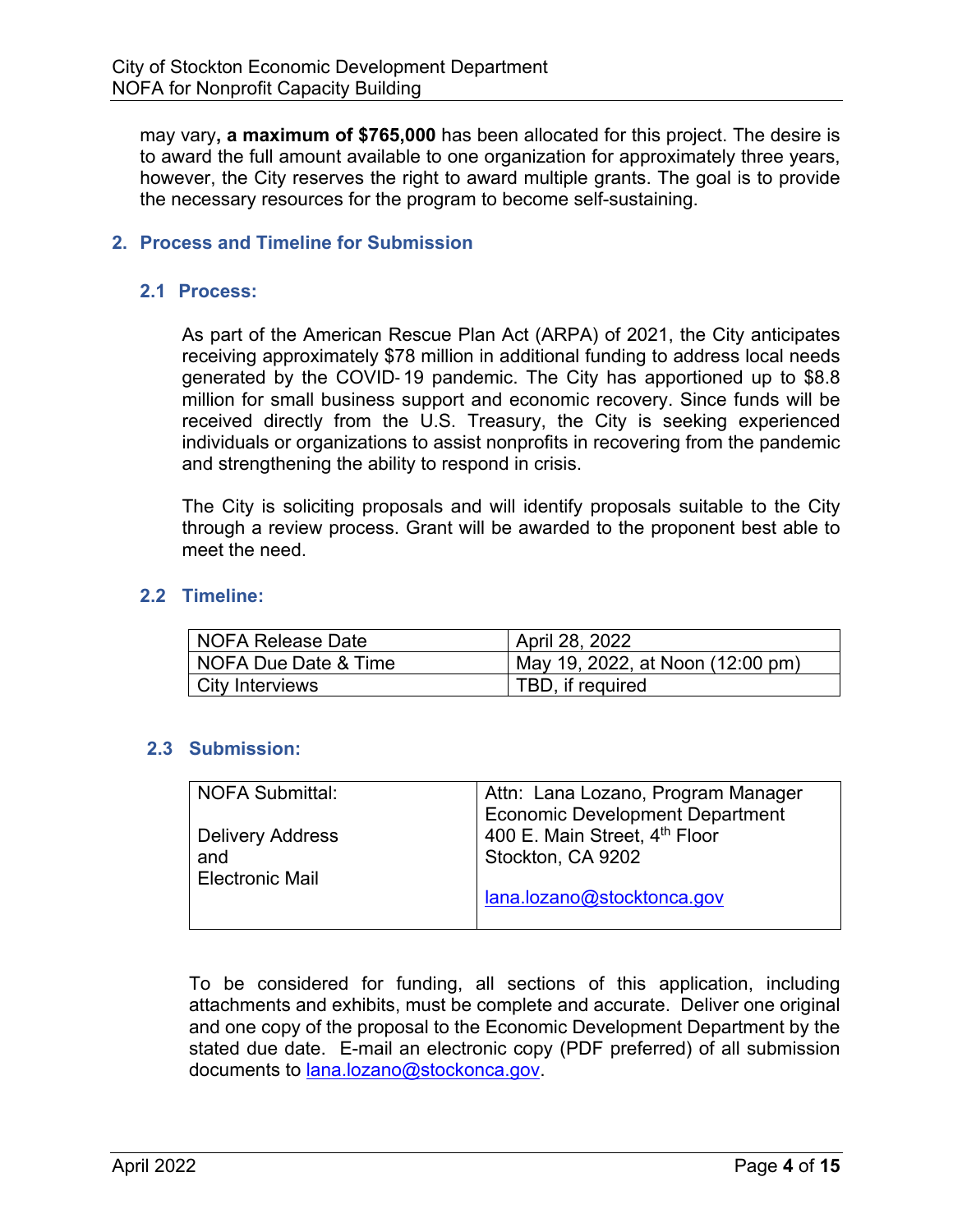## **No incomplete applications will be accepted. Process and timeline can be adjusted at any time at the discretion of the Director.**

## **3. Eligible Activities**

The intent of this NOFA is to collect reasonable and realistic program concepts that will result in the establishment of a nonprofit capacity building program for the City of Stockton. Projects must anticipate and provide a structure that will serve a wide diversity of needs within the nonprofit sector.

## **3.1 Eligible Program Costs**

Program costs are limited by the requirement of the ARPA funding parameters. The City anticipates the following are eligible program costs:

- 1. Office space and communal workspace costs such as rent and utilities
- 2. Supplies such as printing, small office equipment etc.
- 3. Staffing costs, including consultants
- 4. Marketing and training costs

#### **4. Applicant Response**

Applicants may be from an individual, agency, organization, or partnership. Partnership applicants should designate a lead applicant and clearly describe partnership roles and responsibilities.

#### **4.1 Application Format**

Materials should be prepared on 8.5 x 11" standard weight paper using black ink. Submissions should have appropriate headers and footers, using 1" margins. Submissions should be prepared using a standard business format such as Arial, Calibri, or Times New Roman, and a readable font, no less than 11 points. All pages should be numbered sequentially and the use of headers or an outline format that matches the requested information is recommended.

#### **4.2 Application Components**

There are five main (5) components of the application. Applications will be rated on the completeness of their application as well as consistency and alignment with the project vision and applicable federal and state regulations.

Please include, in the following order:

- 1. Letter of Interest (not to exceed 2 pages)
- 2. Project Narrative (not to exceed 10 pages)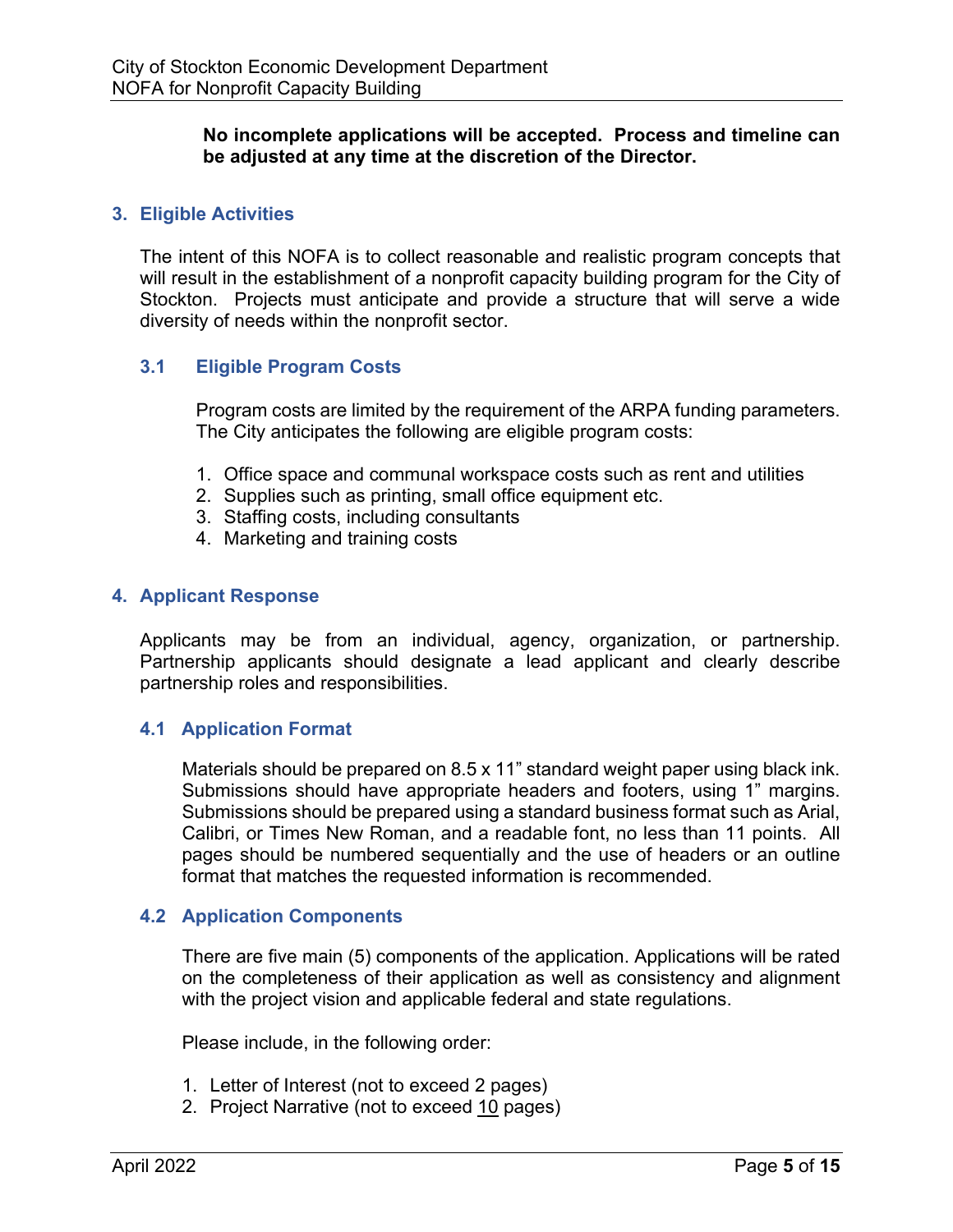- a. Agency Capacity to Develop Project (1-2 pages)
- b. Project Vision and Implementation Plan (3-4 pages)
- c. Program Readiness (1-2 pages)
- 3. Required Forms (see Appendix)
	- a. Applicant Summary
	- b. Preliminary Budget
	- c. Project Schedule
- 4. Demonstration of Financial Capacity
	- a. Balance Sheets (past three years)
	- b. Profit and Loss Statements (past three years)
	- c. Statement of Review from Accountant or Accounting Firm

## **4.3 Letter of Interest**

Submit a letter on your agency letterhead stating your interest in providing the requested services. The letter should be signed by an officer or director of the agency authorized to bind the organization to all comments made in the proposal, and shall include the name, address, phone number and e-mail address of the person(s) to contact who will be authorized to represent your agency.

In no more than two (2) pages, the Letter of Interest shall include:

- The names of the key members of the project team.
- A brief summary of the project vision.
- An overall summary of the team's qualifications for the project.
- The main point of contact and their contact information.
- Confirmation of review of insurance requirements and other forms that will be required under contract with the City of Stockton.

## **4.4 Project Narrative**

In no more than ten (10) pages, the Project Narrative shall include:

#### **Section A: Agency Capacity to Develop Program. 25 points**

A responsive submission must include a summary of the Proponent's experience and capacity to develop and operate the proposed program. At a minimum, this section must include the following:

- 1. **Purpose/Mission:** Give a brief overview of your organization's history and describe how the Project fits within your organization's mission and current program configuration.
- 2. **Experience:** Describe your organization's experience in creating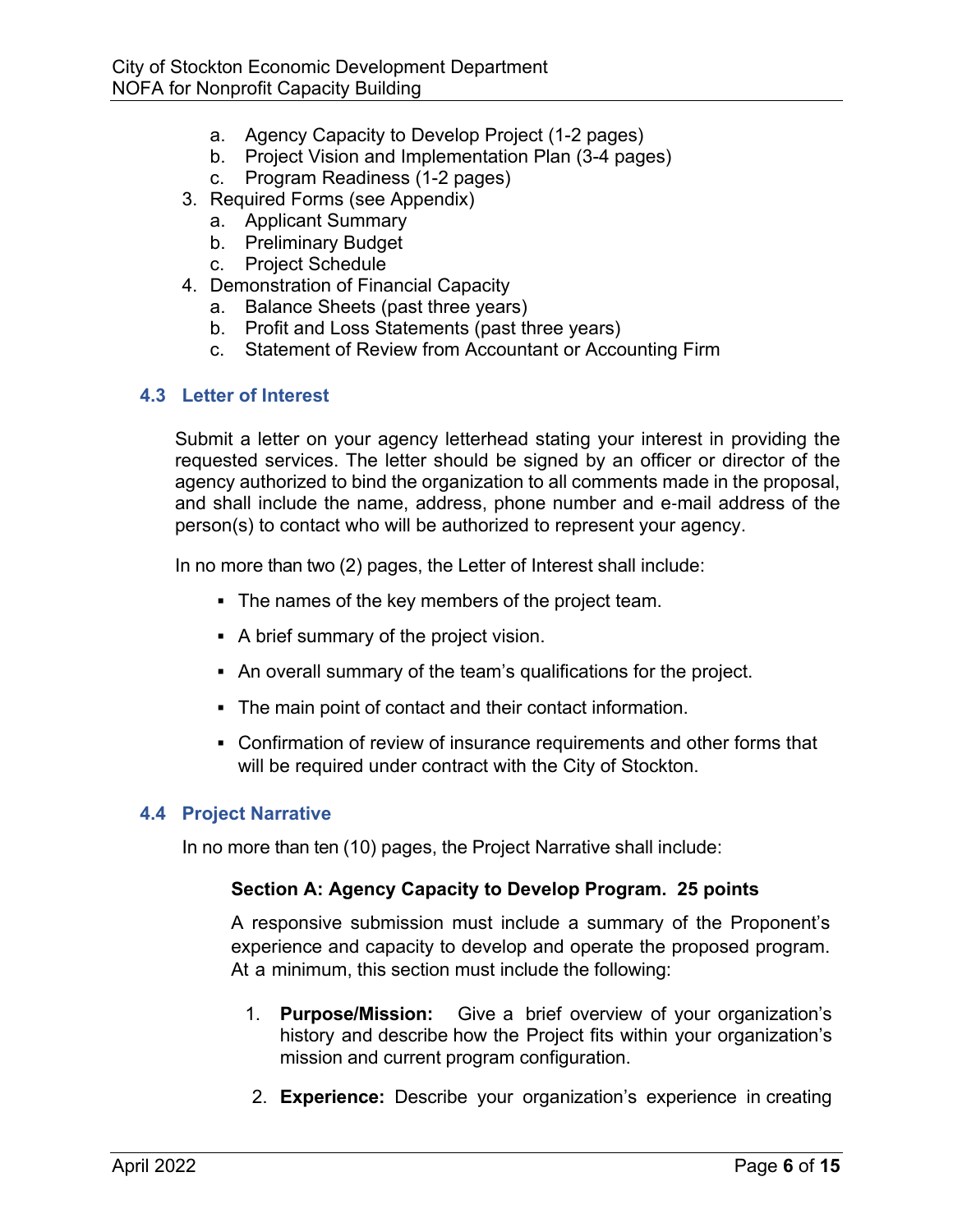and implementing successful programs that serve the nonprofit community.

- 3. **Capacity:** Describe your organization's ability to complete the proposed services and your ability to sustain the program after the City grant concludes. Describe the basic organization and management structure of your agency, and any proposed partners or sub-vendors. Include the system in place to manage financial accounting and ensure adequate oversight and management of fiscal systems.
- 4. **Project Lead(s).** Provide brief biographical statements attesting to the capacity of the project team to complete a development project on the scale proposed. Name all project leads and include resumés as attachments.

## **Section B: Program Vision and Implementation Plan. 35 points**

A responsive submission must include a description of the Proponent's recommended approach to develop and operate the services proposed. At a minimum, this section must include the following:

- 1. **Approach to Services:** Provide a summary of your organization's approach to service. Describe the organization's commitment to delivering services with cultural competency and how organizational policies, procedures, and program philosophies reflect a value for equity and inclusion.
- 2. **Implementation Plan:** Describe how your organization plans to implement the proposed program. Describe the start-up process and any necessary work that is needed to engage partners, leverage services, and build relationships within the community.
- 3. **Operations:** Describe key operating practices including proposed hours of operations, proposed location and testament of site control and staffing plan.
- 4. **Services:** Describe the available services the program will provide for nonprofits, method of delivering services and approach to outreach.
- 5. **Outcomes:** Provide an overview of anticipated impact of the program. Include number of nonprofits served per year, anticipated impacts, nonprofit employee retention, board member trainings, ability to fundraise and apply for grants, etc.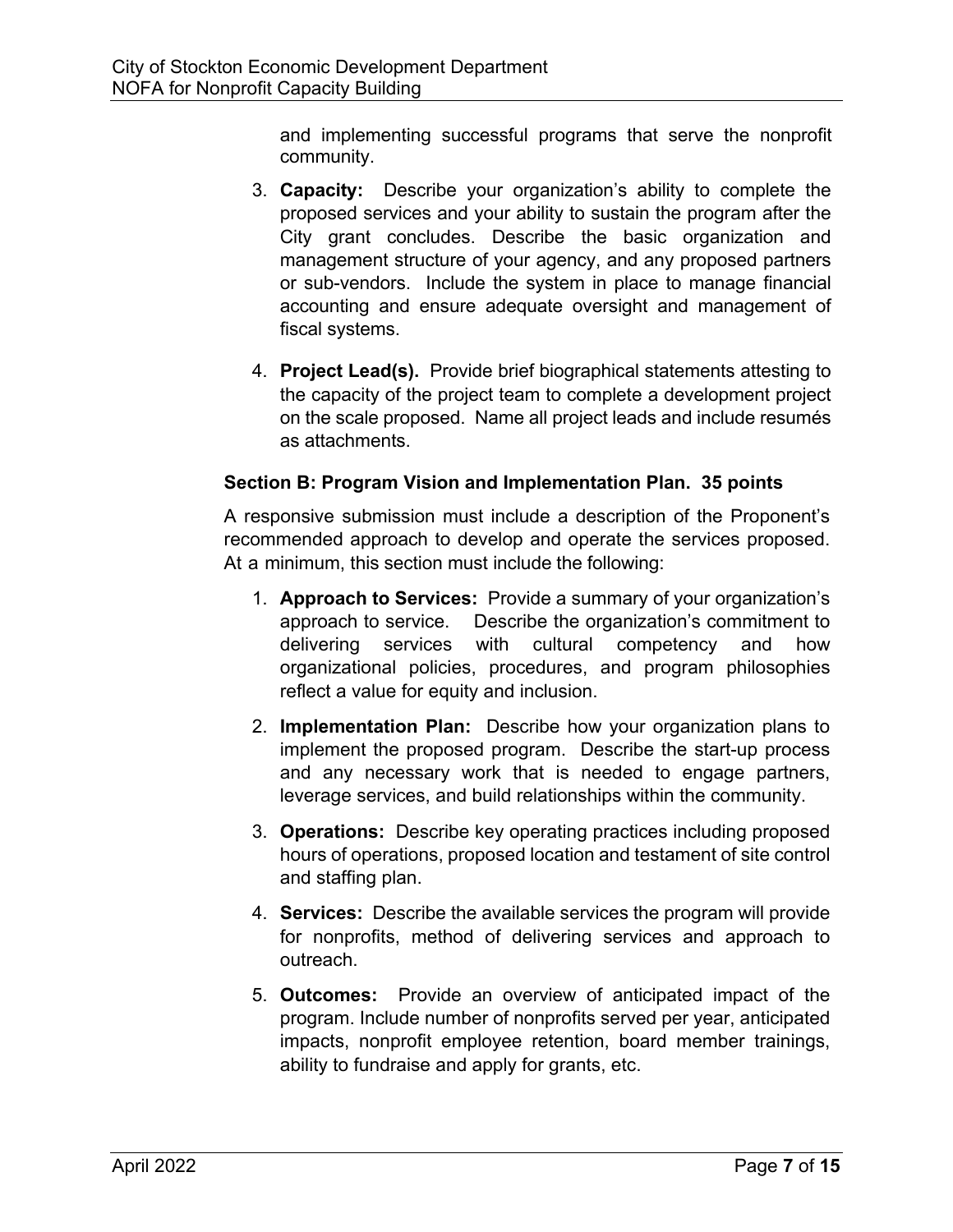## **Section C: Program Readiness. 15 points**

The City understands that there is not a current nonprofit accelerator operating at scale within the City. Please describe your organization's timeline for standing up the program and when it would be operating at full capacity.

#### **Section D: Approach to Equity and Non-Discrimination. 5 Points**

1. **Commitment to Equity:** Please describe how a commitment to equity and inclusion is reflected in organizational mission, vision, values, policies, and practices, including hiring practices.

#### **4.5 Required Forms**

 Required forms are included in the Appendix. Applicants are advised to download the forms and include completed forms in the submission package.

- **Applicant Summary**
- **Preliminary Budget**
- **Project Schedule**

#### **4.6 Demonstration of Financial Capacity 20 Points**

Applicants are advised to work with their finance manager or accountant to prepare financial reports. A letter or statement from the accountant or accounting firm attesting to their due diligence review of the financial statements is required. Additional demonstration of financial solvency and capacity to manage large scale capital improvement projects may be requested following submission review.

- **Balance Sheets (past three years)**
- **Profit and Loss Statements (past three years)**
- Statement of Review from Accountant or Accounting Firm

#### **5. Selection Criteria and Evaluation**

#### **5.1 Application Review Process**

Economic Development Department staff will perform a review of the proposals for completeness, eligibility, and feasibility. If the application is incomplete or ineligible, it will not be considered for further review and/or funding.

Complete applications will be reviewed and considered by the following criteria:

- Project Concept
- Cost reasonableness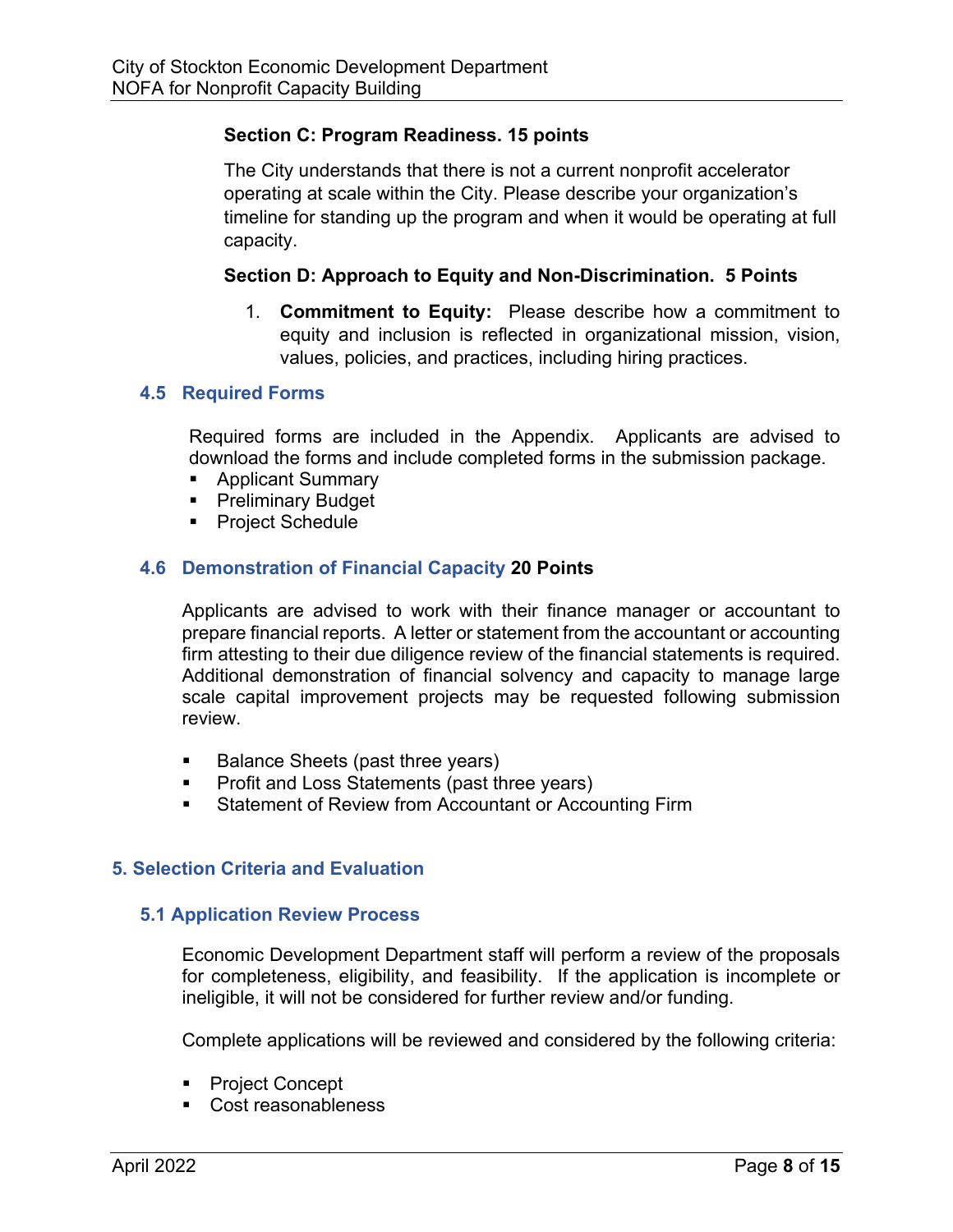- Applicant experience and capacity
- **Project Readiness**

The proposal with the highest score will be selected.

#### **5.2 Other Information**

Applying does not guarantee funding. The City reserves the right, at its sole discretion, to suspend, amend, or modify the provisions of this application process. If such an action occurs, the City will notify all interested parties. The cost of preparing proposals for the City shall be borne by the applicant and shall not be reimbursed by the City. Applications received by the City will not be returned.

Applications **must be received by 12:00 p.m., May 19, 2022.**

| Mail or deliver the original application                                                                            | Email an electronic copy of the |
|---------------------------------------------------------------------------------------------------------------------|---------------------------------|
| and one copy to:                                                                                                    | application to:                 |
| City of Stockton<br><b>Economic Development Department</b><br>400 East Main Street, 4th Floor<br>Stockton, CA 95202 | lana.lozano@stocktonca.gov      |

Applications are available online at http://www.stocktonca.gov/EDD. For program information or application assistance, contact City of Stockton – Economic Development Department at (209) 937-8539 or e-mail economic.development@stocktonca.gov.

#### **5.3 Scoring Criteria**

The City is interested in selecting one or more qualified organizations, agencies, or partnerships with the ability to establish a nonprofit capacity building program. A key component for successful applicants will be an ability to meet the following primary objectives.

#### **Scoring Matrix:**

| 1) Agency Capacity to Develop Project: Qualifications of the<br>organization, overall experience, partnerships, ability to manage budget<br>and expenses of the project on a cost reimbursement basis |     |  |
|-------------------------------------------------------------------------------------------------------------------------------------------------------------------------------------------------------|-----|--|
| 2) Project Vision and Implementation Plan: Approach, vision, and<br>strategic fit consistent with the objectives of the City of Stockton,                                                             | 35% |  |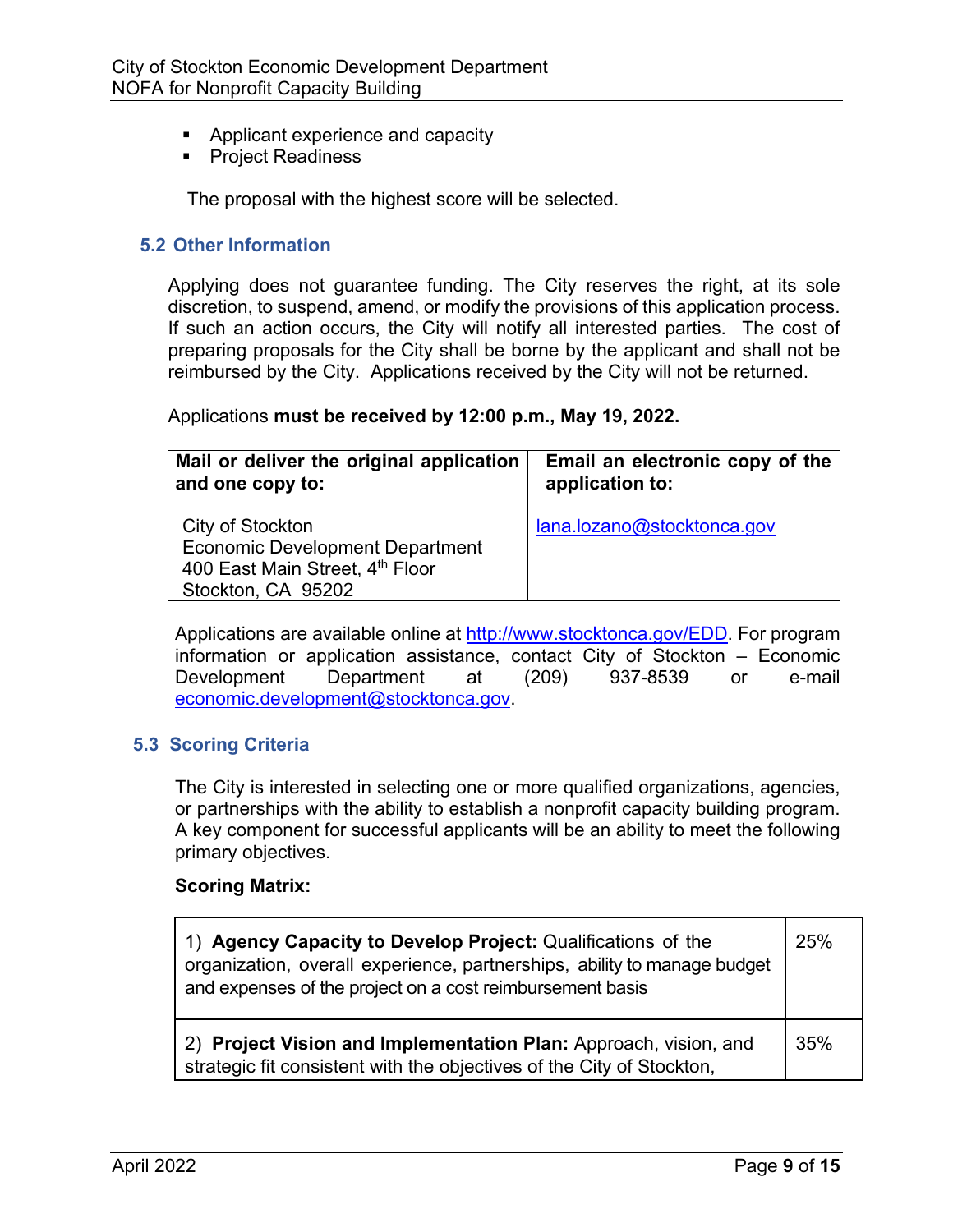| including adherence to the values of equity and inclusion                                            |     |
|------------------------------------------------------------------------------------------------------|-----|
| 3) Analysis of Program Readiness: Suitability and demonstrated<br>ability to implement without delay | 15% |
| 5) Projected Program Budget and Demonstration of Financial<br>Capacity                               | 20% |
| 6) Approach to Equity and Non-Discrimination                                                         | 5%  |
| Interview / Ability to Develop Agreement<br>(Pass / No Pass)                                         |     |

## **6. Additional Considerations**

#### **6.1 Local Business Preference**

Stockton Municipal Code Section 3.68.090 reads as follows:

Preference shall be given to the purchase of supplies, materials, equipment, and contractual services from local merchants, agencies, or nongovernmental entities, quality and price being equal. Local merchants or agencies who have a physical business location within the boundaries of San Joaquin County, and who have applied for and paid a business license tax and registration fee pursuant to Stockton Municipal Code Title 5, Chapter 5.08, License Taxes, shall be granted two (2) percent bid preference. Local merchants or agencies who have a physical business location within the boundaries of the City of Stockton, and who have applied for and paid a business license tax and registration fee pursuant to Stockton Municipal Code Title 5, Chapter 5.08, License Taxes, shall be granted five (5) percent bid preference. This section is intended to provide preference in the award of certain City contracts in order to encourage businesses to move into and expand within the City. (Ord. 2014-03-18-1601 C.S. § 1; prior code § 3-106.1)

#### **6.2 Insurance**

Proponent/Bidder, at Proponent's/Bidder's sole cost and expense and for the full term of the resultant contract or any extension thereof, shall obtain and maintain at least all of the insurance requirements listed on the City's website at:

http://www.stocktonca.gov/Insurance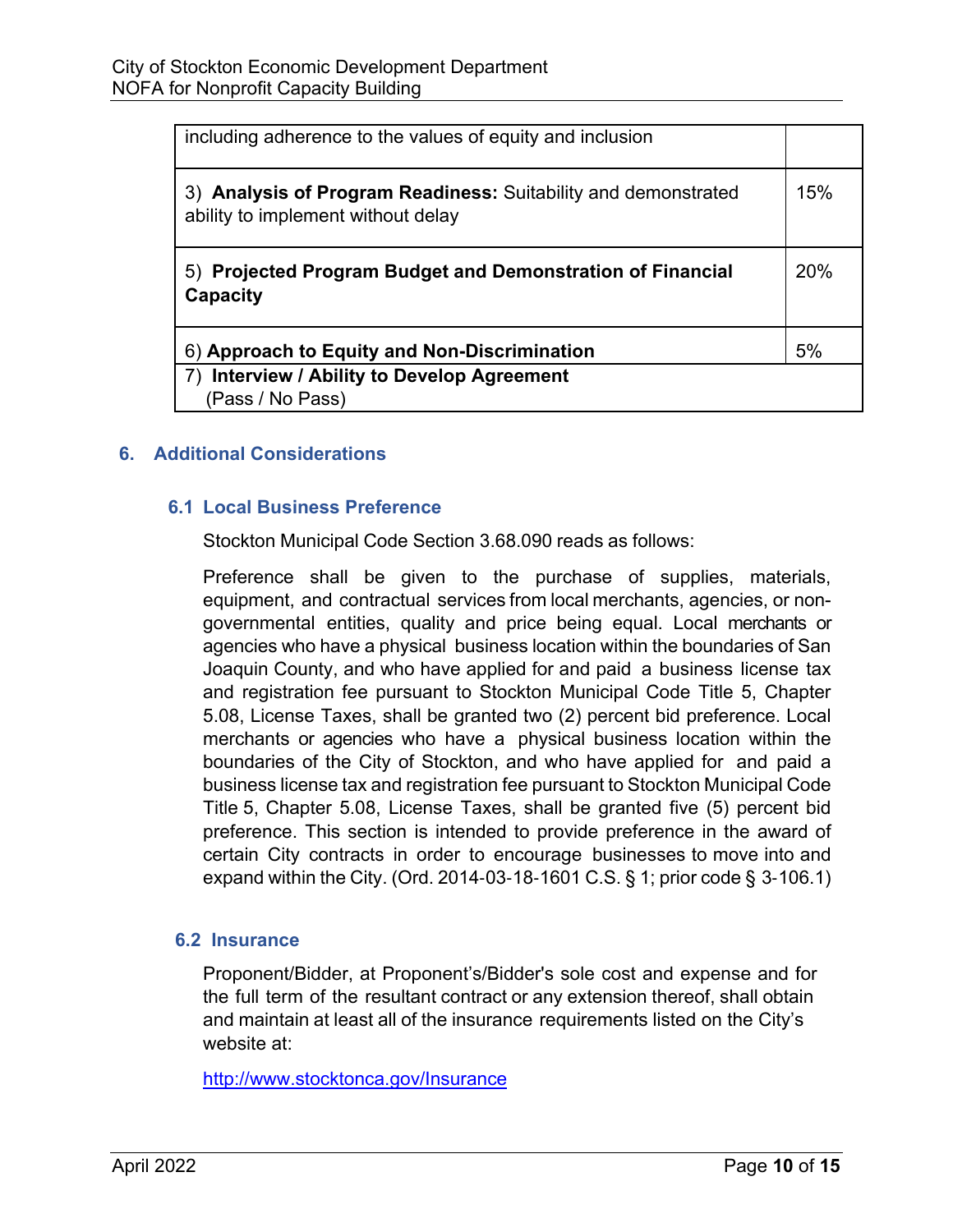It is your responsibility to review the insurance requirements, submission of a proposal serves as an agreement to obtain and maintain all necessary insurance.

All coverage shall be provided by a carrier authorized to transact business in California and shall be primary. All policies, endorsements, and certificates shall be subject to approval by the Risk Manager of the City to Stockton as to form and content. These requirements are subject to amendment or waiver if so approved in writing by the Risk Manager.

Maintenance of proper insurance coverage is a material element of City contracts, and failure to maintain or renew coverage or to provide evidence of renewal may be treated as a material breach of contract.

The Proponent shall assert that these insurance requirements will be met as part of their proposal response. Failure to comply with these insurance requirements may result in a proposal being deemed unresponsive. Proponent shall satisfy these insurance requirements concurrently with the signing of the contract prior to commencement of work. It is strongly suggested that insurance requirements be reviewed with Proponent's broker to ensure any additional costs are included in the proposal pricing component.

## **6.3 Confidentiality**

If Proponent believes that portions of a proposal constitute trade secrets or confidential commercial, financial, geological, or geophysical data, then the Proponent must so specify by, at a minimum, stamping in bold red letters the term "CONFIDENTIAL" on that part of the proposal which the Proponent believes to be protected from disclosure.

The Proponent must submit in writing specific detailed reasons, including any relevant legal authority, stating why the Proponent believes the material to be confidential or a trade secret. Vague and general claims as to confidentiality will not be accepted. The City will be the sole judge as to whether a claim is general and/or vague in nature.

All offers and parts of offers that are not marked as confidential may be automatically considered public information after the contract is awarded. The Proponent is hereby put on notice that the City may consider all or parts of the offer public information under applicable law even though marked confidential.

## **6.4 Forms Required to Contract with the City of Stockton**

The following are not required at proposal submission but may be requested at a later date should a contract be awarded.

- **Proposal Covenant**
- Notarized Statement of Non-collusion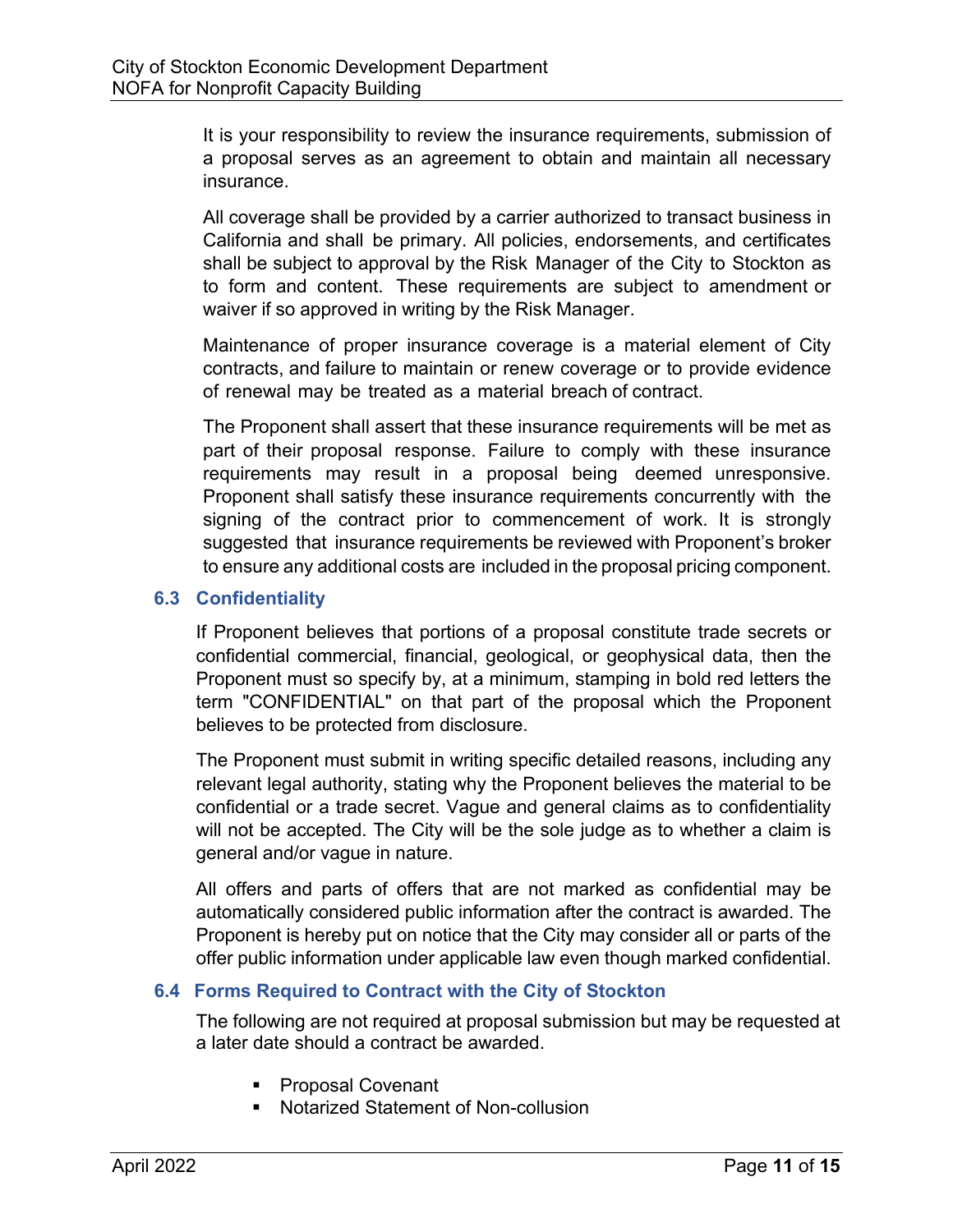**•** Certification against lobbying

## **7. Appendix**

The forms on the following pages are required with submission and are available as a separate download for easy completion.

## **7.1 Forms Required for Submission**

- A. Applicant Summary
- B. Preliminary Budget
- C. Project Schedule

## **Form A. Applicant Summary**

## **Part 1. Applicant Information**

| <b>Agency Name:</b>                                                                                 | <u> 1989 - Johann John Stone, markin fan it ferstjer fan de ferstjer fan it ferstjer fan de ferstjer fan it fers</u>    |  |                                                 |                               |  |
|-----------------------------------------------------------------------------------------------------|-------------------------------------------------------------------------------------------------------------------------|--|-------------------------------------------------|-------------------------------|--|
|                                                                                                     | Federal Tax ID #: ___________________<br><b>Duns Number:</b><br><u> 1980 - Jan Stein Berlin, amerikansk politiker (</u> |  |                                                 |                               |  |
| <b>Organization D</b> Corporation <b>D LLC</b> D Partnership <b>D</b> 501c-3 D Other<br><b>Type</b> |                                                                                                                         |  |                                                 |                               |  |
| <b>A Minority</b><br><b>Business</b><br><b>Enterprise</b>                                           | $\Box$ Yes<br><b>No</b><br>$\Box$                                                                                       |  | A Women<br><b>Business</b><br><b>Enterprise</b> | Yes<br>$\Box$<br>No<br>$\Box$ |  |
| <b>Part 2: Contact Information</b>                                                                  |                                                                                                                         |  |                                                 |                               |  |
| Director Name:<br><u>__________________________</u>                                                 |                                                                                                                         |  |                                                 |                               |  |
| Phone:                                                                                              |                                                                                                                         |  | E-Mail: _________________________________       |                               |  |
| Project Manager:<br><u>Project Manager:</u>                                                         |                                                                                                                         |  | Title:________________________________          |                               |  |
| <b>Phone:</b>                                                                                       | <u> 1989 - Johann Barn, mars eta bat erroman erroman erroman erroman erroman erroman erroman erroman erroman err</u>    |  |                                                 |                               |  |
| <b>Part 3: Funding Request</b>                                                                      |                                                                                                                         |  |                                                 |                               |  |
| <b>Proposed Project Name:</b>                                                                       |                                                                                                                         |  |                                                 |                               |  |
| <b>Total Project Cost:</b>                                                                          |                                                                                                                         |  |                                                 |                               |  |
| <b>Total Funds Requested:</b>                                                                       |                                                                                                                         |  |                                                 |                               |  |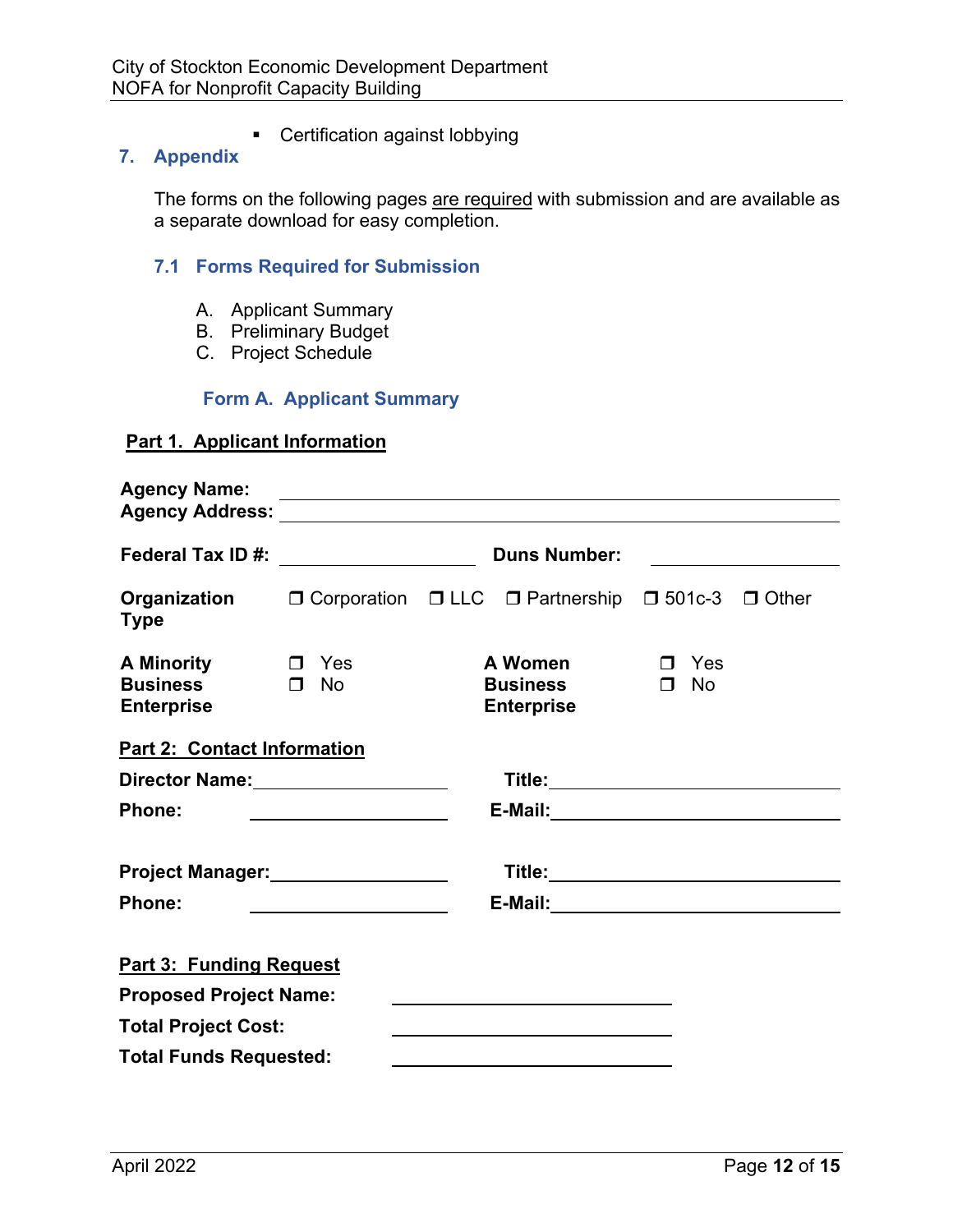## **Part 4: Applicant Signature**

Submit original signature of applicant's authorized official, in blue ink.

| Name:      |  |
|------------|--|
| Title:     |  |
| Signature: |  |
| Date:      |  |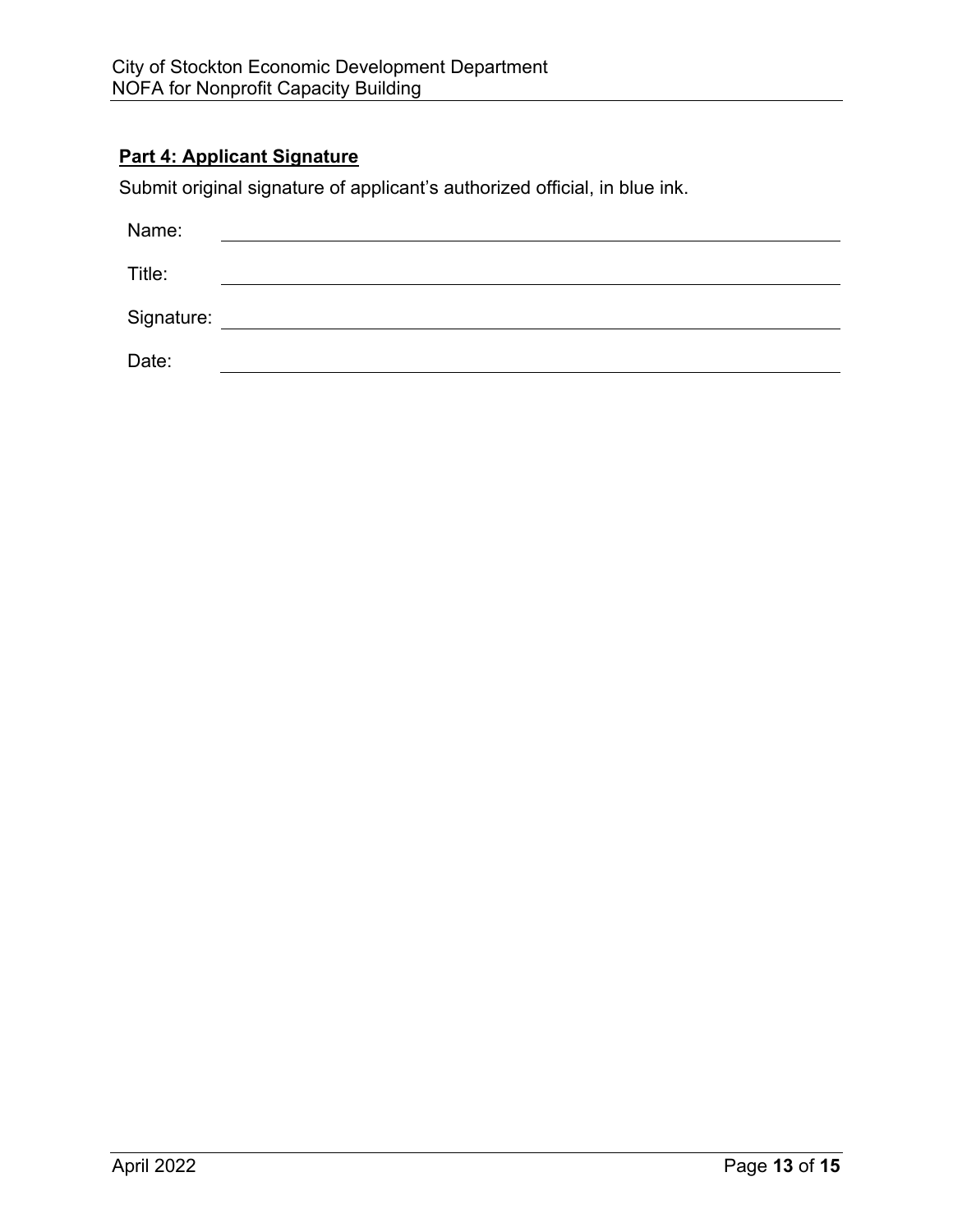## **Form B. Preliminary Budget**

#### **Costs**

| <b>COSTS (ESTIMATE)</b>    |  |  |  |
|----------------------------|--|--|--|
| Start-up costs (one time): |  |  |  |
|                            |  |  |  |
|                            |  |  |  |
| <b>TOTAL START-UP COST</b> |  |  |  |
|                            |  |  |  |
| <b>OPERATIONAL COSTS</b>   |  |  |  |
|                            |  |  |  |
|                            |  |  |  |
|                            |  |  |  |
|                            |  |  |  |
|                            |  |  |  |
|                            |  |  |  |
|                            |  |  |  |
|                            |  |  |  |
|                            |  |  |  |
|                            |  |  |  |
| <b>TOTAL COST</b>          |  |  |  |
|                            |  |  |  |
| <b>TOTAL PROGRAM COST</b>  |  |  |  |

## **Budget Signature**

Submit original signature of applicant's authorized official, in blue ink.

| Name:      |  |
|------------|--|
| Title:     |  |
| Signature: |  |
| Date:      |  |